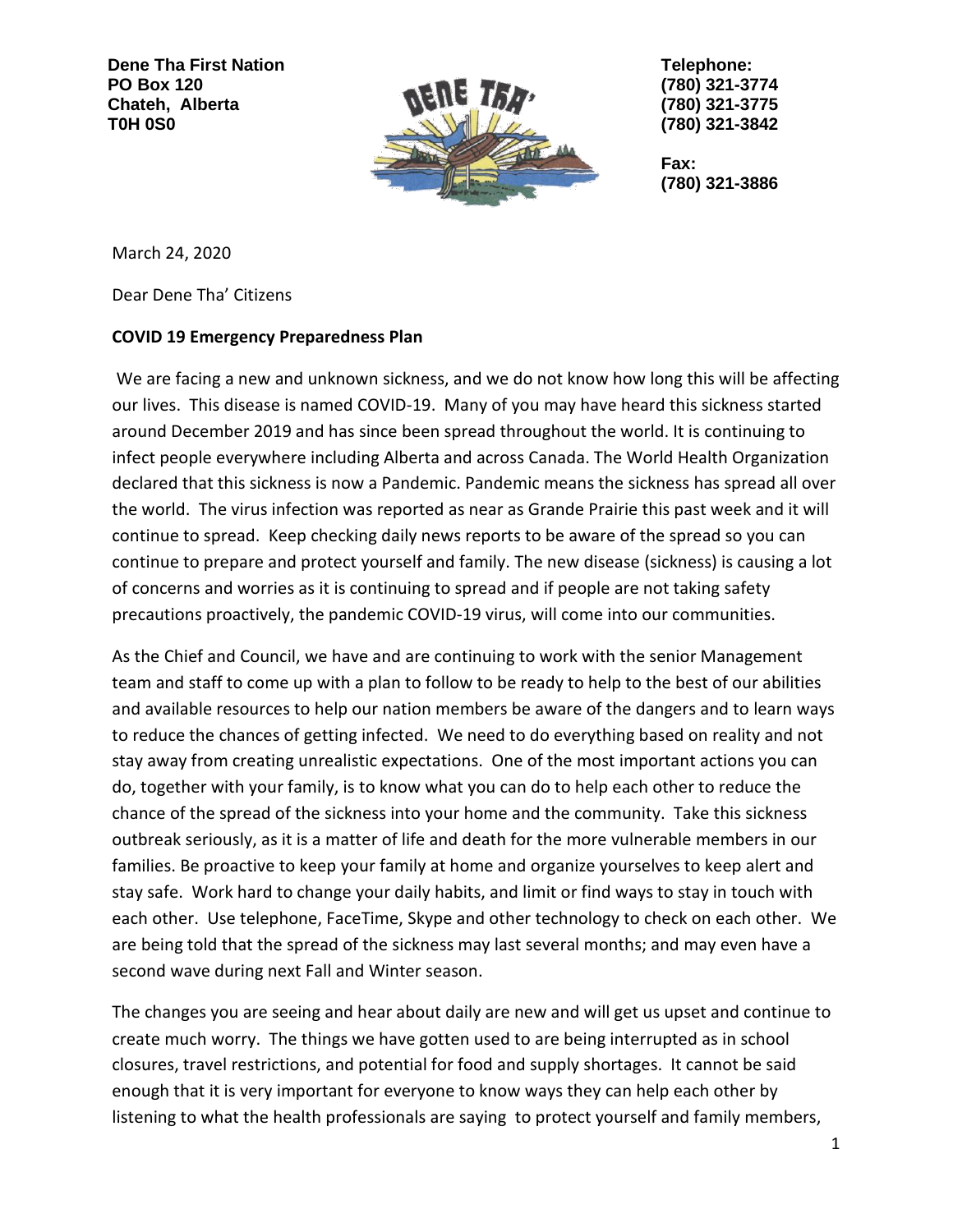especially children, elders, and persons with existing health conditions such as heart conditions, high blood pressure, diabetes, asthma and other respiratory (lung conditions).

You will hear this every day on the news, from health care professionals, our health centres and administration that the priority for everyone is to keep focused on health and safety, and not to let our guard down. The DTFN Council has approved the Emergency Management Plan (EMP) as part of the Nation's emergency preparedness response to guide us get through the COVID 19 health emergency crisis. On behalf of the Council, my gratitude goes out to our Management Team, the North Peace Tribal Council office, and the Town of High Level for their input in gathering information and ideas for the response planning during the past week. We are also thankful to all the Nation's staff for their cooperation to support Management Team and the EMP team during the implementation phase and throughout the COVID 19 Pandemic health crisis time.

The biggest part of the plan is to convince everyone to take the sickness very seriously and start immediately to begin safety practices all day long of every day that COVID is alive. If the viral sickness is here our daily decision is about life and death situations.

The Health Centres and the Tribal Administration will be handing out information about the COVID-19 Pandemic to DTFN citizens members and residents containing guidelines to remind you, and which will not be limited to the following:

- o Keep your homes clean and practice personal hygiene daily
- o Do not allow visitors into your home
- o Wash your hands frequently with soap and water for 20 seconds each time (This is the most effective way to reduce the risk of infection).
- o Cough or sneeze into a tissue, or your sleeve
- o Do not shake hands, and keep 2 meters (or 6 feet) between yourself and others
- o Resist the urge to touch your face
- o Carry a hand sanitizer with you whenever you're out in public areas, so you can use it when soap is not available.
- o Essential services public buildings in the communities must be cleaned and disinfected daily. Each place must have hand sanitizers or wipes or a place to wash hands with soap.
- o Convenience Stores in the communities must install **plexiglass barriers** at the checkout counters to keep the staff and customers separate from each other. The stores and gas bars are essential services and to remain open all Health Canada and Alberta Health Services protocols shall be adhered to. Contravention of this rule may result in business closure in the interest of the safety of the community Residents.